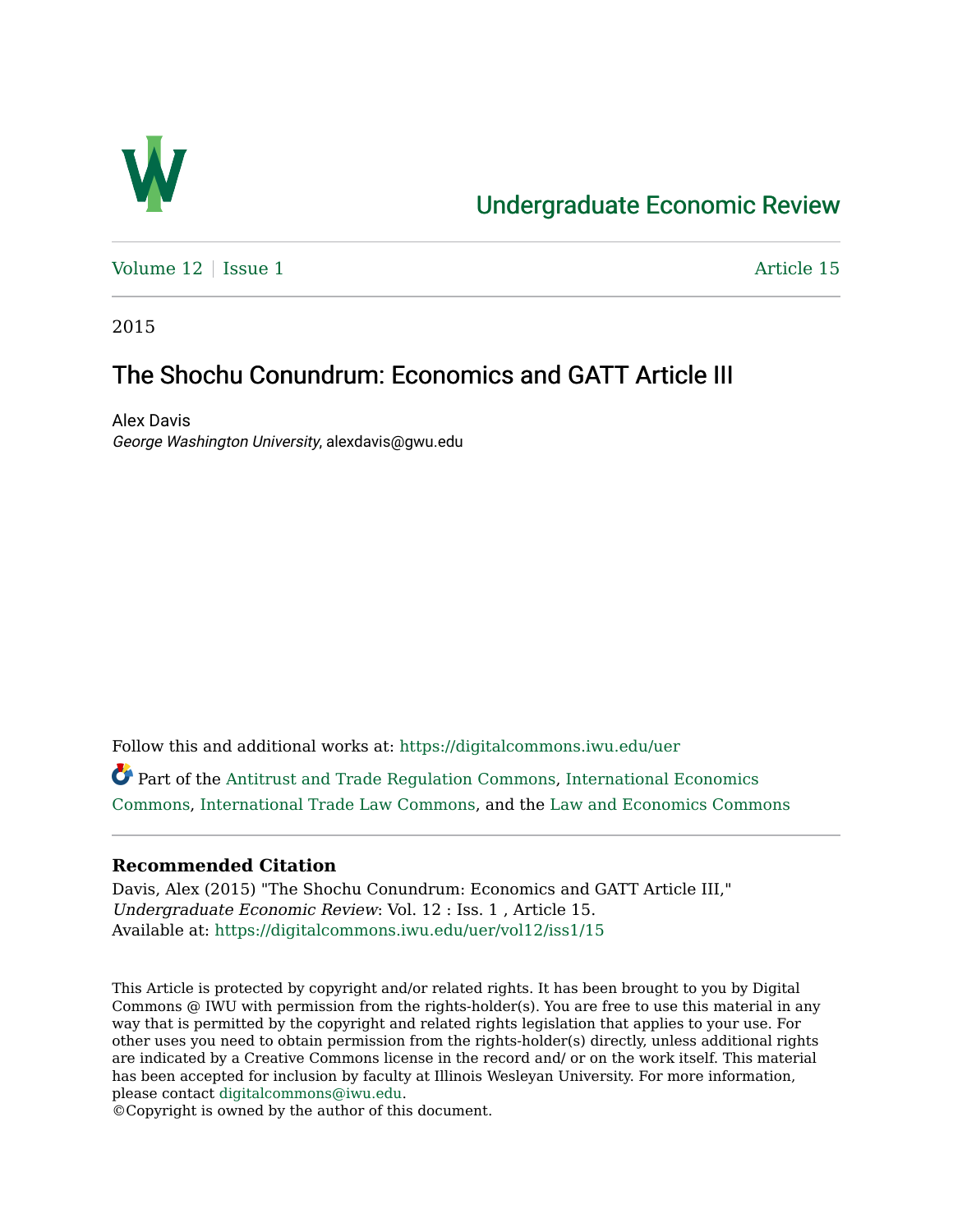# The Shochu Conundrum: Economics and GATT Article III

# **Abstract**

This paper will discuss the National Treatment (NT) obligation contained in Article III of the General Agreement on Tariffs and Trade (GATT) 1994 as applied in precedential tax discrimination cases. Case law has not taken a firm stance on the economic versus legal interpretation of the likeness/directly competitive or substitutable (DCS) criterion or the principle of "so as to afford protection" (SATAP) captured in Article III.2. After examining the case law on discriminatory taxation, I conclude that the NT obligation in trade agreements is imperfect. Nonetheless, NT is a critical component of these agreements, and the international trade order would collapse under the weight of protectionism were it not imposed. In order to ensure the efficacy of NT, the determination of likeness/DCS and protective application must consider market forces in addition to legal precedent. Economic indicators including elasticity of substitution and cross-price elasticity of the products in question are suitable measures of substitutability and are therefore the most accurate method of quantifying Article III violations.

## Keywords

GATT, Article 3, Article III, National Treatment, NT, International Trade, Trade, WTO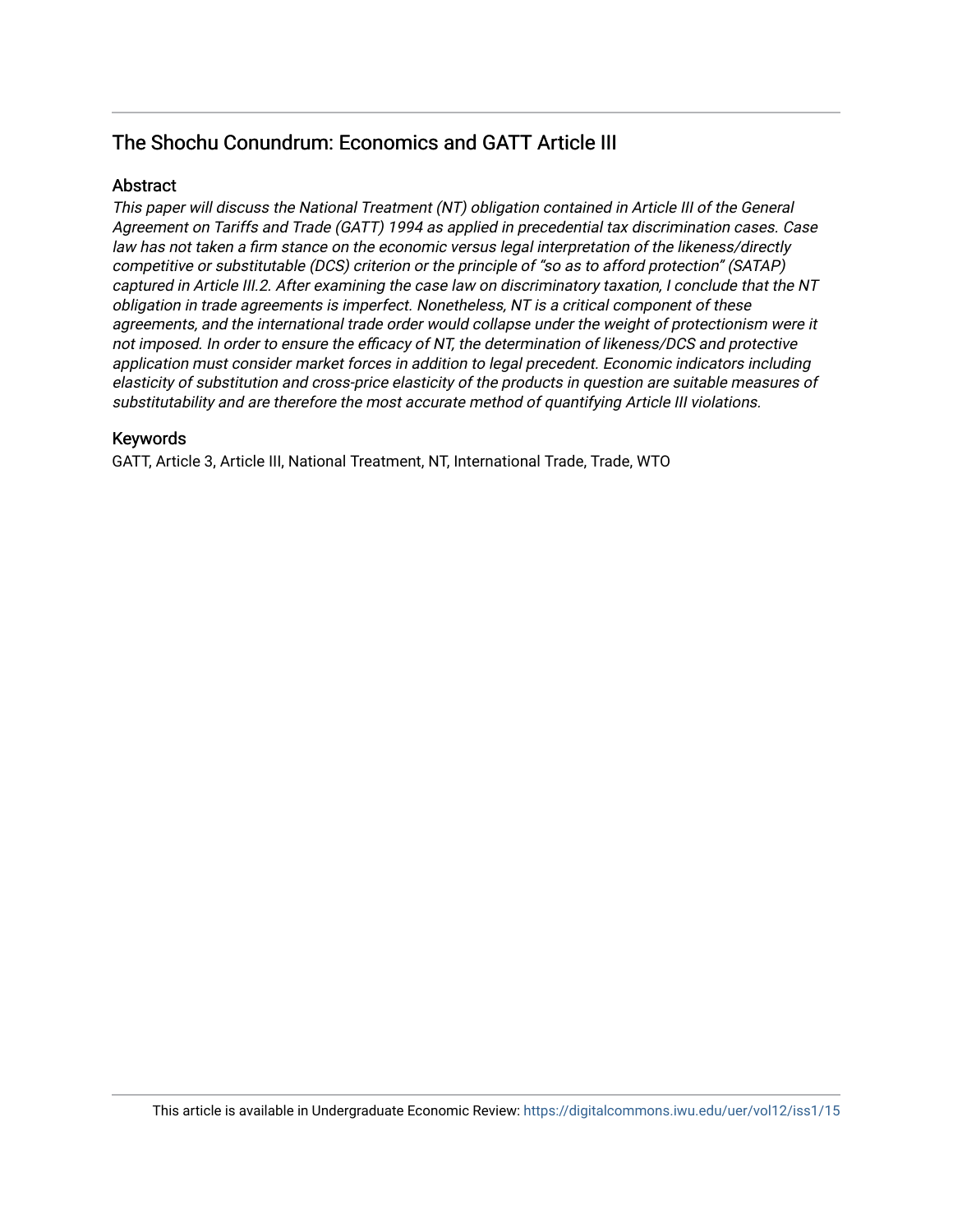# **The** *Shochu* **Conundrum: Economics and GATT Article III**

Alex Davis

# **Abstract**

*This paper will discuss the National Treatment (NT) obligation contained in Article III of the General Agreement on Tariffs and Trade (GATT) 1994 as applied in precedential tax discrimination cases. Case law has not taken a firm stance on the economic versus legal interpretation of the likeness/directly competitive or substitutable (DCS) criterion or the principle of "so as to afford protection" (SATAP) captured in Article III.2. After examining the case law on discriminatory taxation, I conclude that the NT obligation in trade agreements is imperfect. Nonetheless, NT is a critical component of these agreements, and the international trade order would collapse under the weight of protectionism were it not imposed. In order to ensure the efficacy of NT, the determination of likeness/DCS and protective application must consider market forces in addition to legal precedent. Economic indicators including elasticity of substitution and cross-price elasticity of the products in question are suitable measures of substitutability and are therefore the most accurate method of quantifying Article III violations.*

# **1 Introduction**

The General Agreement on Tariffs and Trade (GATT) was created in 1947 with the intent to reduce or eliminate discriminatory and economically devastating tariffs imposed by the contracting parties (now Members under the WTO). Signatories to the GATT agreed to exercise reciprocity with respect to their international trade regimes by according "Most Favored Nation" status to one another.<sup>1</sup> In this regard the agreement unambiguously increased global welfare by virtually eliminating protectionist trade barriers that were universally erected during the Smoot-Hawley era of global economic isolationism. Integral to the mission of the GATT is the National Treatment (NT) obligation captured in

 $<sup>1</sup>$  By granting MFN status to one another, contracting parties prevent discriminatory</sup> treatment by ensuring that importing countries may not discriminate in favor of goods from one contracting party over another. In other words, trade concessions granted to one country must be extended to all others with MFN status.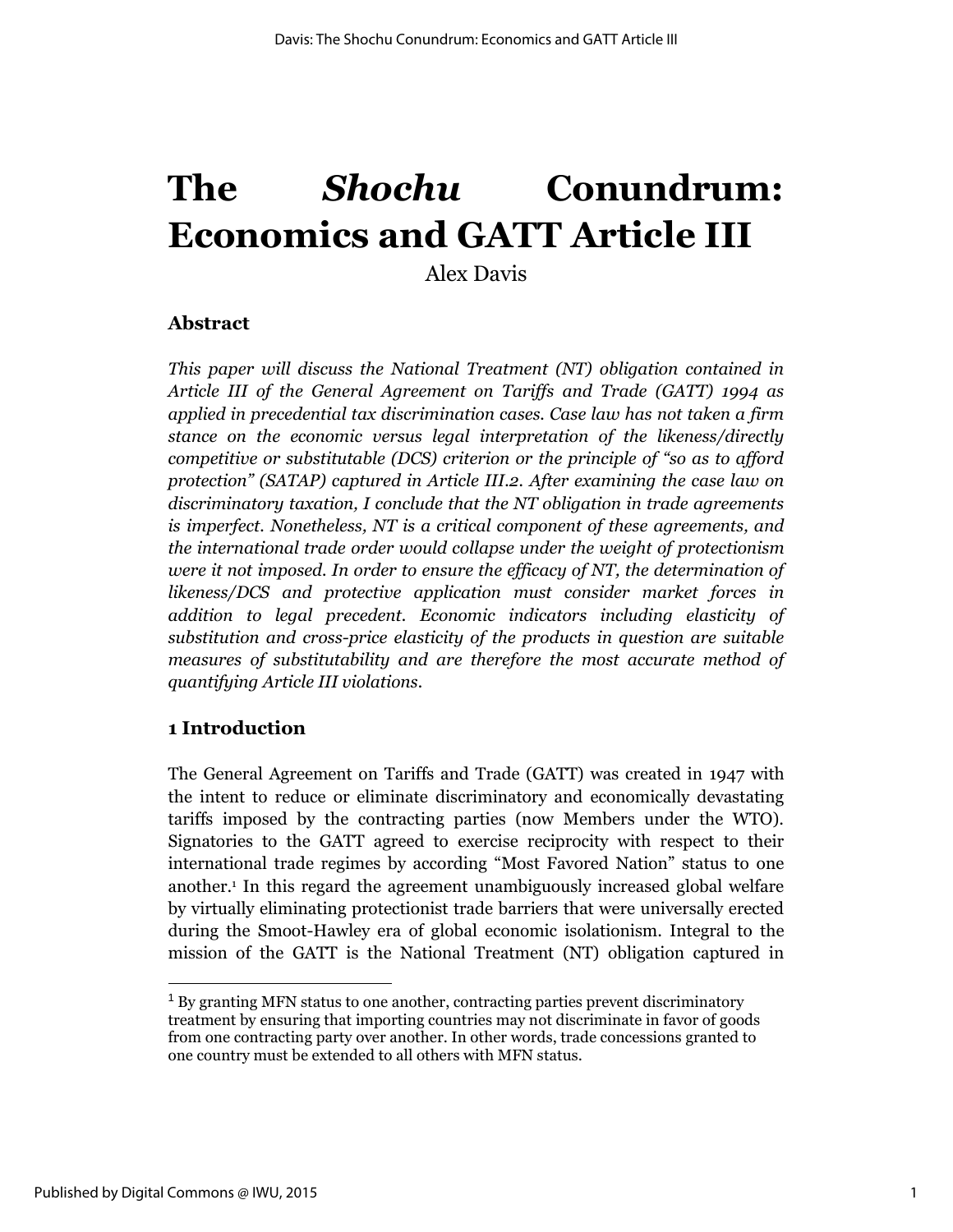Article III, which in principle prohibits the contracting parties from creating internal policy that results in imported products being treated less favorably than "like" domestic products.<sup>2</sup> In particular, Article III.1-2,4 reads as follows:

1. The contracting parties recognize that internal taxes and other internal charges, and laws, regulations and requirements affecting the internal sale, offering for sale, purchase, transportation, distribution or use of products, and internal quantitative regulations requiring the mixture, processing or use of products in specified amounts or proportions, should not be applied to imported or domestic products so as to afford protection to domestic production.

2. The products of the territory of any contracting party imported into the territory of any other contracting party shall not be subject, directly or indirectly, to internal taxes or other internal charges of any kind in excess of those applied, directly or indirectly, to like domestic products. Moreover, no contracting party shall otherwise apply internal taxes or other internal charges to imported or domestic products in a manner contrary to the principles set forth in paragraph 1.

4. The products of the territory of any contracting party imported into the territory of any other contracting party shall be accorded treatment no less favourable than that accorded to like products of national origin in respect of all laws, regulations and requirements affecting their internal sale, offering for sale, purchase, transportation, distribution or use. The provisions of this paragraph shall not prevent the application of differential internal transportation charges which are based exclusively on the economic operation of the means of transport and not on the nationality of the product.

Attached to Article III.2, second sentence is an Interpretive Note regarding violations in the absence of like products:

A tax conforming to the requirements of the first sentence of paragraph 2 would be considered to be inconsistent with the provisions of the second sentence only in cases where competition was involved between, on the one hand, the taxed product and, on the other hand, a directly competitive or substitutable product which was not similarly taxed.

The reach of Article III is extensive; the provisions apply to virtually all taxes, laws, regulations or similar domestic policy instruments that affect the sale and/or distribution of imported goods after they have cleared customs and

<sup>&</sup>lt;sup>2</sup> NT provisions may also be found in virtually every trade agreement, including the General Agreement on Trade in Services, Agreement on Trade-Related Intellectual Property Rights and the North American Free Trade Agreement.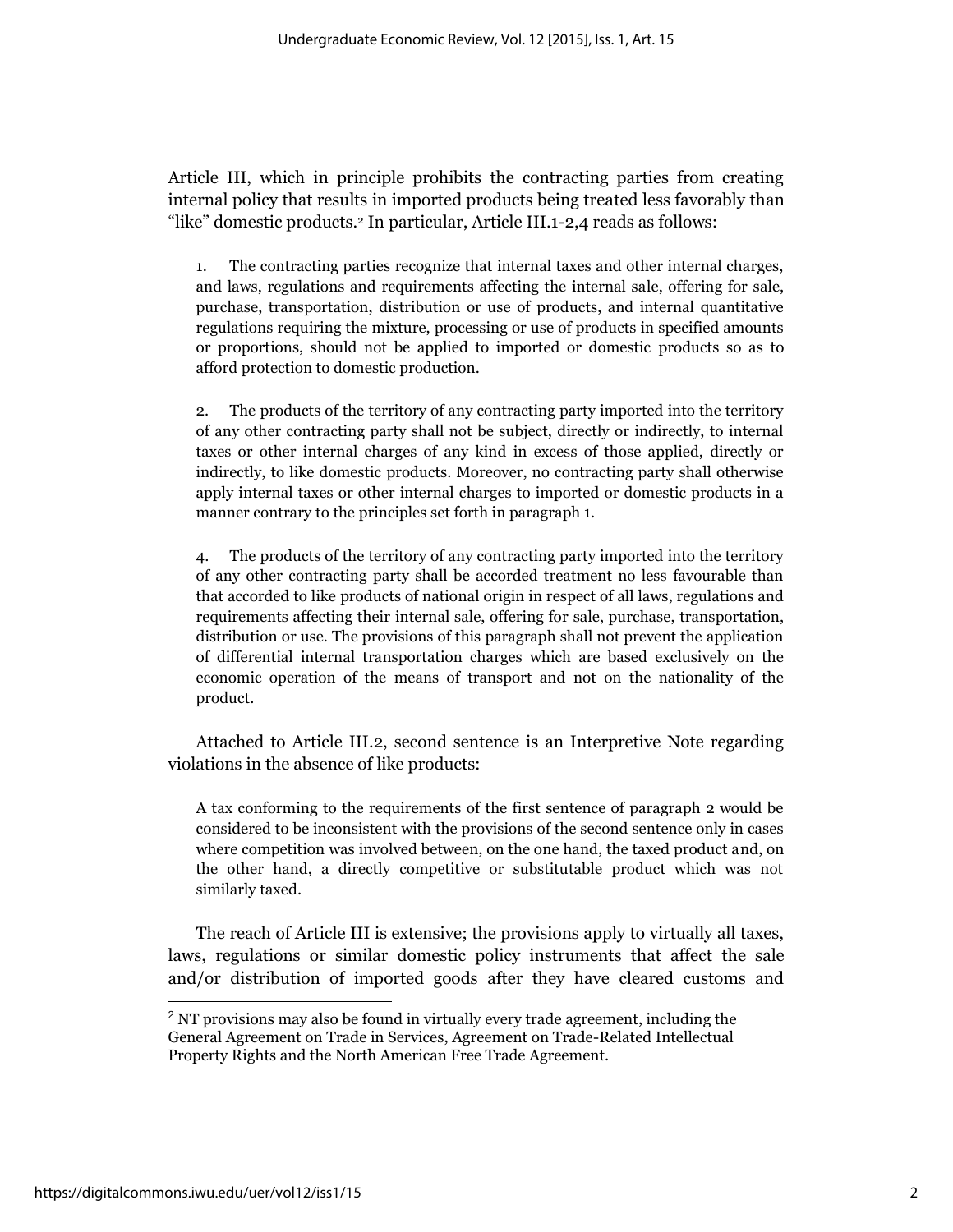entered domestic commerce.<sup>3</sup> In addition to explicitly discriminatory internal measures, the NT provision also includes internal actions that may have an indirect effect on imported goods.<sup>4</sup> Because the breadth of the NT obligation "may (depending on its interpretation) have a profound impact on countries' freedom to choose domestic policies," there have been numerous GATT disputes invoking Article III to address alleged discriminatory taxation.<sup>5</sup>

Many precedential disputes involving alleged tax discrimination concern alcoholic beverages. The degree to which these beverages are horizontally differentiated by the application of appellations draws explicit country of origin distinctions between products that would otherwise be nearly identical, creating a regulatory environment ripe for Article III violations.<sup>6</sup> In particular, this paper will focus on *Brazilian Internal Taxation*, *Japan—Alcoholic Beverages*, *Korea— Alcoholic Beverages*, and *Chile—Alcoholic Beverages*. In each case, the relevant party was alleged to have imposed taxes on imported spirits in excess of domestically produced alternatives. In each case, the adjudicating body found that all pairs of products concerned were directly competitive or substitutable (DCS); in the case of *Japan*, vodka and the domestically produced *shochu* were found to be like products. In addition to the cases concerning alcoholic beverages, I will discuss *EC—Asbestos*, the pivotal case affecting the integration of economic theory into decisions of the adjudicating bodies.

Despite the similar outcomes of each case, the Panel and subsequent Appellate Body decision offered no clear methodology for interpreting the NT obligation. Eric Tsai concludes that post-*Japan*:

[T]here currently exists a national treatment obligation that is certainly unclear, likely too harsh, and which ultimately will do violence to the General Agreement's

<sup>5</sup> Horn, Henrik and Mavroidis, Petros C. "Still Hazy after All These Years: The Interpretation of National Treatment in the GATT/WTO Case-law on Tax

<sup>3</sup> Hudec, Robert E. "GATT/WTO Constraints on National Regulation: Requiem for an 'Aim and Effects' Test." *The International Lawyer* (1998), Vol. 32 No. 3, 619 - 649. <sup>4</sup> These actions include regulatory measures that make no explicit distinction between foreign and imported products (called "origin neutral"), but which have a disproportionate impact on foreign goods or services that is for some reason viewed as wrong or illegitimate. *See* Hudec, 1998.

Discrimination." *European Journal of International Law* (2004), Vol. 15 No. 1, 39 – 69. <sup>6</sup> For example, there is an explicit distinction made between French Cognac, Californian Brandy and Chilean Pisco despite the relative similarity of their production processes and end-uses.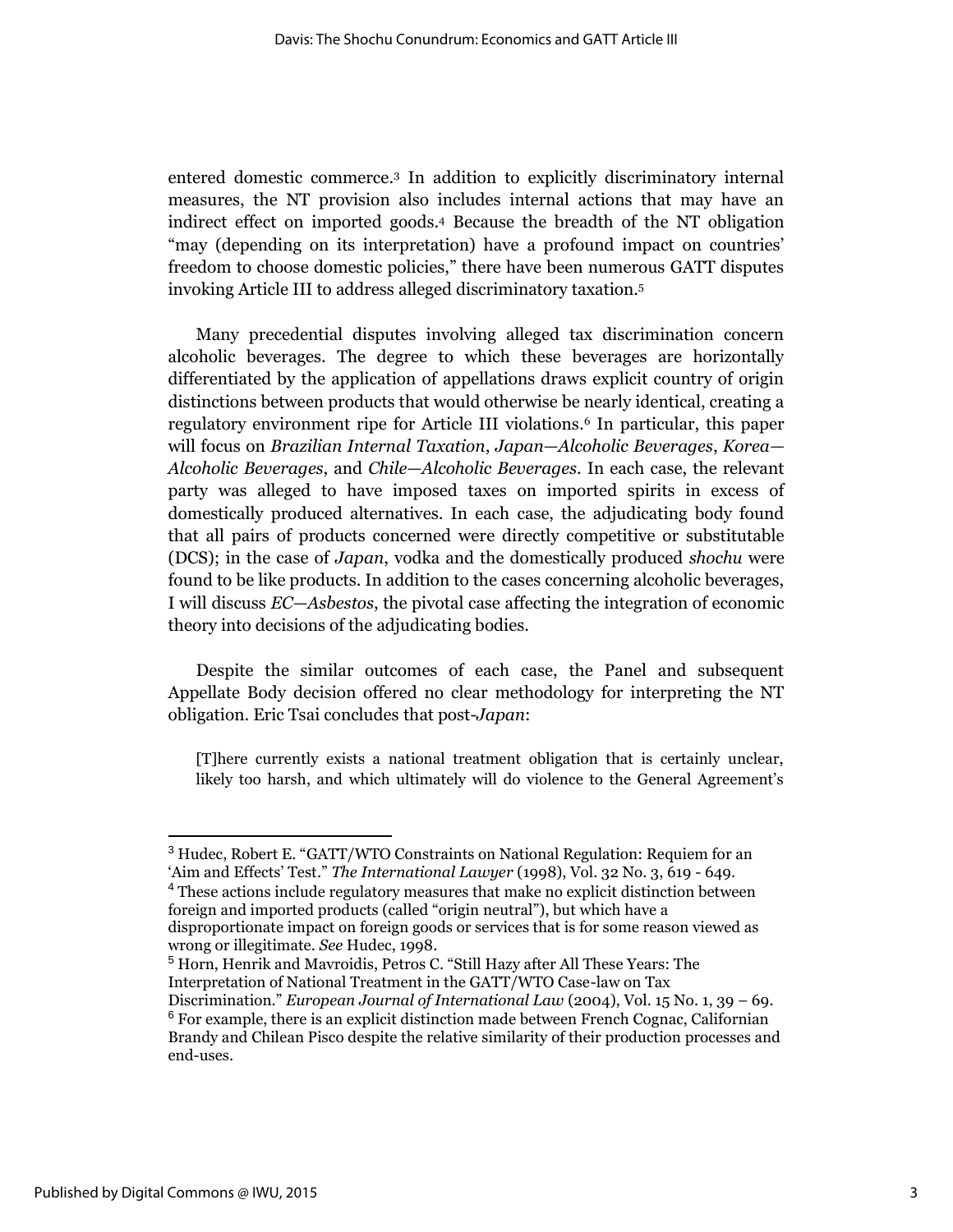integrity and make the WTO unnecessarily intrusive on national government policy making.<sup>7</sup>

It is clear, however that case law and economic theory point in the same direction regarding the purpose of the provision.<sup>8</sup> Because there is no context-independent definition of what constitutes like or DCS products, there is a need for greater reliance on an economic interpretation of the terms of Article III.<sup>9</sup> Given the reality of imperfect substitutability and heterogeneity of products, the elasticity of substitution and cross-price elasticity present the best economic methods for determining the relative "likeness" of products on a case-by-case basis.

## **2 Existing Literature on Economics of National Treatment**

Robert E. Hudec is an indispensable voice in any discussion of international trade law, and several of his works provided the inspiration for this analysis. His account of *Brazilian Internal Taxes* and pervasive discussion of the NT obligation in *The GATT Legal System and World Trade Diplomacy* is among the most insightful in the field. Its sequel, *Enforcing International Trade Law: The Evolution of the Modern GATT Legal System* informed much of my argument and was rightly described by Andreas Lowenfeld as, "an erudite, elegant and sophisticated guide to the methods used by major trading nations to deal with their trade disputes and confrontations for nearly half a century."<sup>10</sup>

Although the literature on trade agreements and their implications is extensive, there has been a relatively limited scholarly attempt at providing an economic rationale for the NT provision. Henrik Horn and Petros Mavroidis in a number of jointly-authored papers offer what is perhaps the best empirical analysis of NT, determining that the GATT is an "obligationally incomplete contract," and that the failure of case law to provide a coherent vision for what trade practices constitute "protection" is the main obstacle to constructing a concise, economic framework for establishing violations of Article III. However,

<sup>7</sup> Tsai, Eric S. "'Like' is a Four-Letter Word-GATT Article III's 'Like Product'

Conundrum." *Berkeley Journal of International Law* (1999), Vol. 17 No. 2, 26 - 60. <sup>8</sup> Grossman, Gene M., Horn, Henrik and Mavroidis, Petros C. "The Legal and Economic Principles of World Trade Law: National Treatment." *Research Institute of Industrial Economics* (2012), IFN Working Paper No. 917.

<sup>&</sup>lt;sup>9</sup> Horn and Mavroidis, 2004.

<sup>10</sup> Lowenfeld, Andreas F. *Review of* "Enforcing International Trade Law: The Evolution of the Modern GATT Legal System" by Robert E. Hudec. *American Society of International Law* (1995), Vol. 89 No. 3, 663 - 666.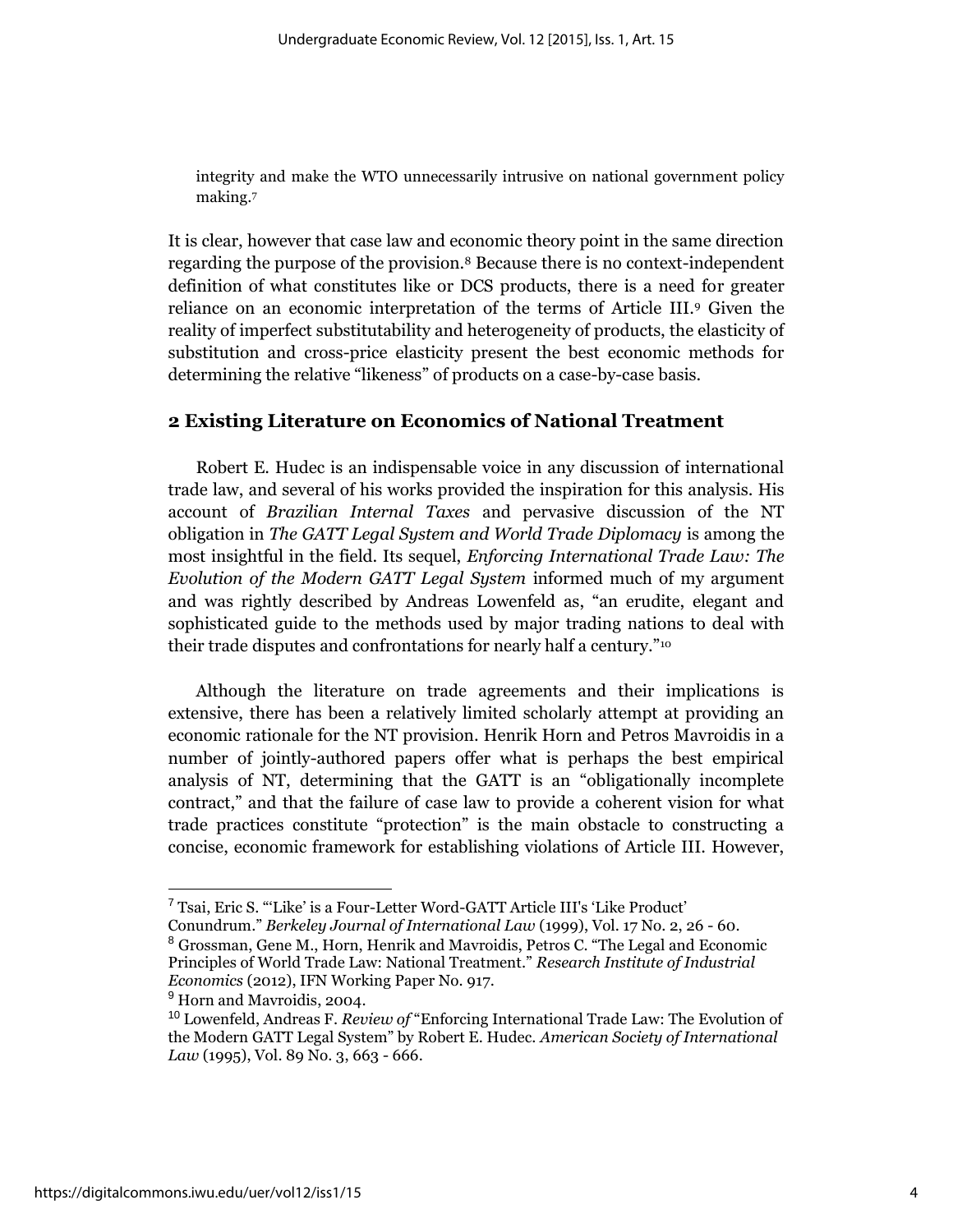while Horn and Mavroidis acknowledge the notion of elasticity of substitution as a possible determinant of likeness/DCS, they do not present a rigorous analysis of this measure's effectiveness given preexisting case law.

Importantly, Horn notes that reliance on economic indicators as a likeness measure, lacking a clear understanding of the legal framework they are being applied to, has the weakness of being completely insensitive to a large class of regulatory problems—those associated with externalities in the production or consumption of the product.<sup>11</sup> This issue first arose in the now-infamous *United States—Taxes on Automobiles*, "gas guzzler" case in which the European Communities argued that differential taxation based on fuel efficiency was inconsistent with Article III and could not be justified under Article XX.<sup>12</sup>

Grossman, Horn and Mavroidis stress that reliance on legalistic analysis in the interpretation Article III.2 needs no motivation—the GATT is an inherently legal document. However, relying solely on this perspective is not sufficient given that the agreement's objectives are primarily economic. Economic analysis is thus integral to a comprehensive examination of the NT provision.<sup>13</sup>

The *International Trade Law Reports* are consulted extensively for their detailed analyses of each case related to alcoholic beverages. The authors provide expert commentary on each decision of the Dispute Settlement Body that places each case in appropriate legal and economic contexts.

## **3 Case Law on Discriminatory Taxation**

<sup>&</sup>lt;sup>11</sup> To illustrate this point, Horn envisions a situation in which the owner of an auto may disregard the fact that his asbestos-containing brakes create health hazards, and would consequently view such brakes as identical to asbestos-free alternatives. Using elasticity of substitution as a likeness indicator in this case would have the consequence of forcing the government to seek an Article XX exception in order to regulate asbestos-containing brakes. *From* Henrik Horn, E-mail to author, 6 October 2015. In these cases it is critical to recognize when economic methods of likeness determination must be accompanied by legal analysis in order to avoid negative regulatory implications.

 $12$  The United States considered its taxation scheme to be legal under Article III due to the legitimate policy objective of affording lower taxes on autos attaining 22.5 miles per gallon or greater, regardless of origin. The Panel found that the measure was consistent with Article III.2. See *United States—Taxes on Automobiles*. World Trade Organization, [https://www.wto.org/english/tratop\\_e/envir\\_e/edis06\\_e.htm.](https://www.wto.org/english/tratop_e/envir_e/edis06_e.htm)

<sup>&</sup>lt;sup>13</sup> Grossman, Horn and Mayroidis, 2012.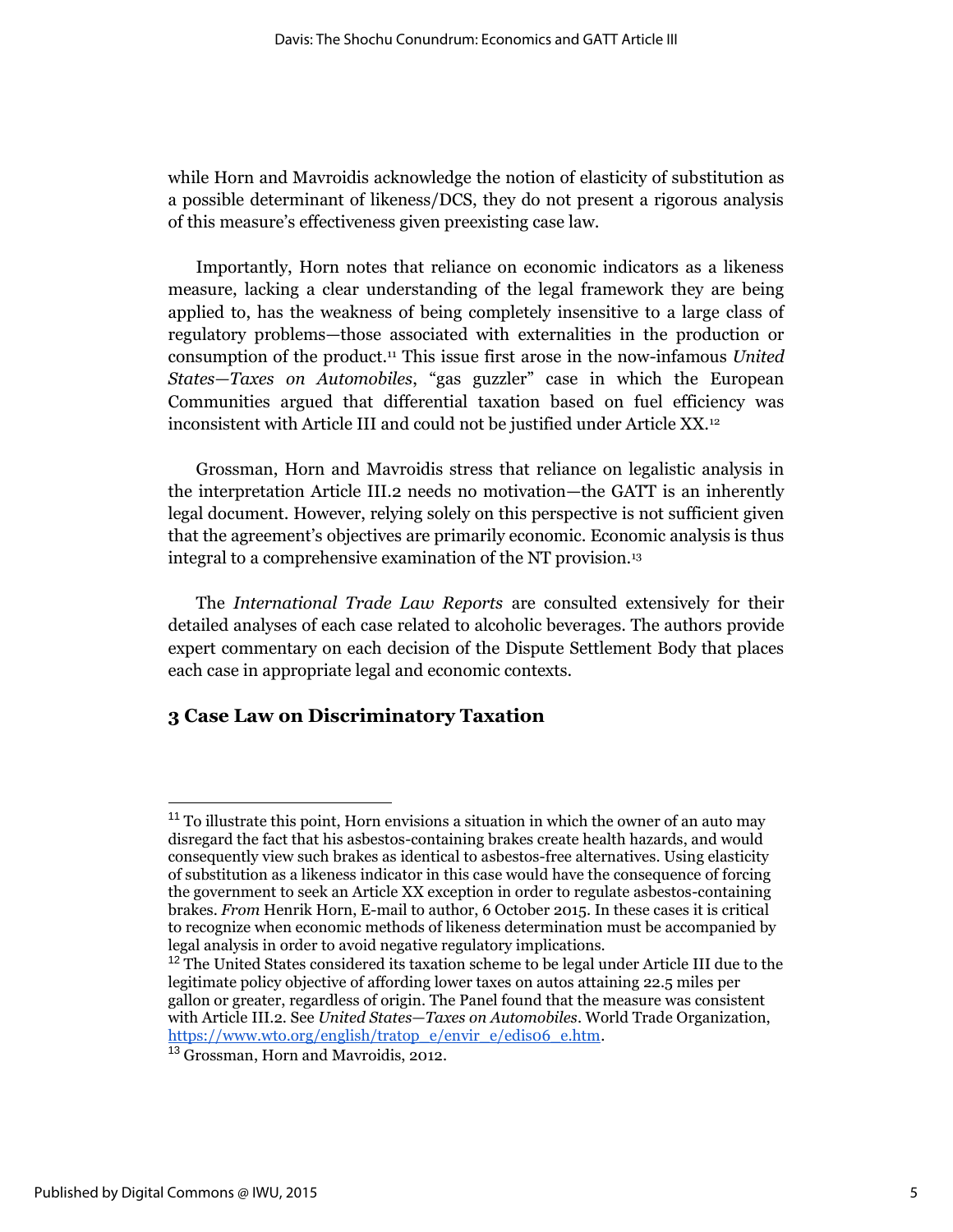There are two methods for a complaining party to argue that Article III has been violated. For "like" products, the import must be taxed in excess of or otherwise treated less favorably than the domestically competing product. For products that are DCS, the import must be taxed in excess of a *de minimis* tax differential between the two products, such that the dissimilar taxation operates "so as to afford protection" to domestic production.<sup>14</sup> The role of the adjudicating bodies is to interpret the vague circumstances in which a violation of Article III may occur; this includes determining the "likeness" of products and the threshold at which differently taxed domestic and foreign products affords protection to the former.

Consequently, two approaches for applying the NT provision have arisen—the first stresses a flexible definition of likeness to achieve the purpose of the provision; the second advocates for an intensely literal reading of the article to give each word of the provision its full effect. As a result, the role of the term "like product" in the first approach differs completely from that of the second and has added an additional layer of complication to decisions of the adjudicating bodies.<sup>15</sup>

*Brazilian Internal Taxes* is the precedential GATT-era case on tax discrimination. A piece of Brazilian tax legislation that antedated Brazil's entry into the GATT applied ratioed duties on French armagnac and other brandy in excess of domestically produced spirits. The dispute settlement proceedings were initiated by France and supported by the United Kingdom and United States. Brazil's principal argument was that no trade damage had occurred, so the differential taxation did not constitute a violation of Article III. Additionally, Brazil claimed that in the event trade damage had occurred, the discriminatory taxation qualified for an exemption from the terms of Article III under the Protocol of Provisional Application.<sup>16</sup>

<sup>14</sup> Horn and Mavroidis, 2004.

<sup>15</sup> Tsai, 1999.

<sup>&</sup>lt;sup>16</sup> The agreement among the original GATT Contracting Parties to exempt from GATT provisions trade measures established by domestic legislation in force at the time of acceptance of the GATT. The protocol was intended to be temporary, pending implementation of the Havana Charter or definitive acceptance of GATT provisions by the Contracting Parties, but it has remained in effect, and countries that signed it in 1947 continue to invoke it to defend certain practices that are otherwise inconsistent with their GATT obligations. Countries that acceded to the GATT after 1947 have similar provisions incorporated in their protocols of accession. *See* <http://goo.gl/Io1ls7>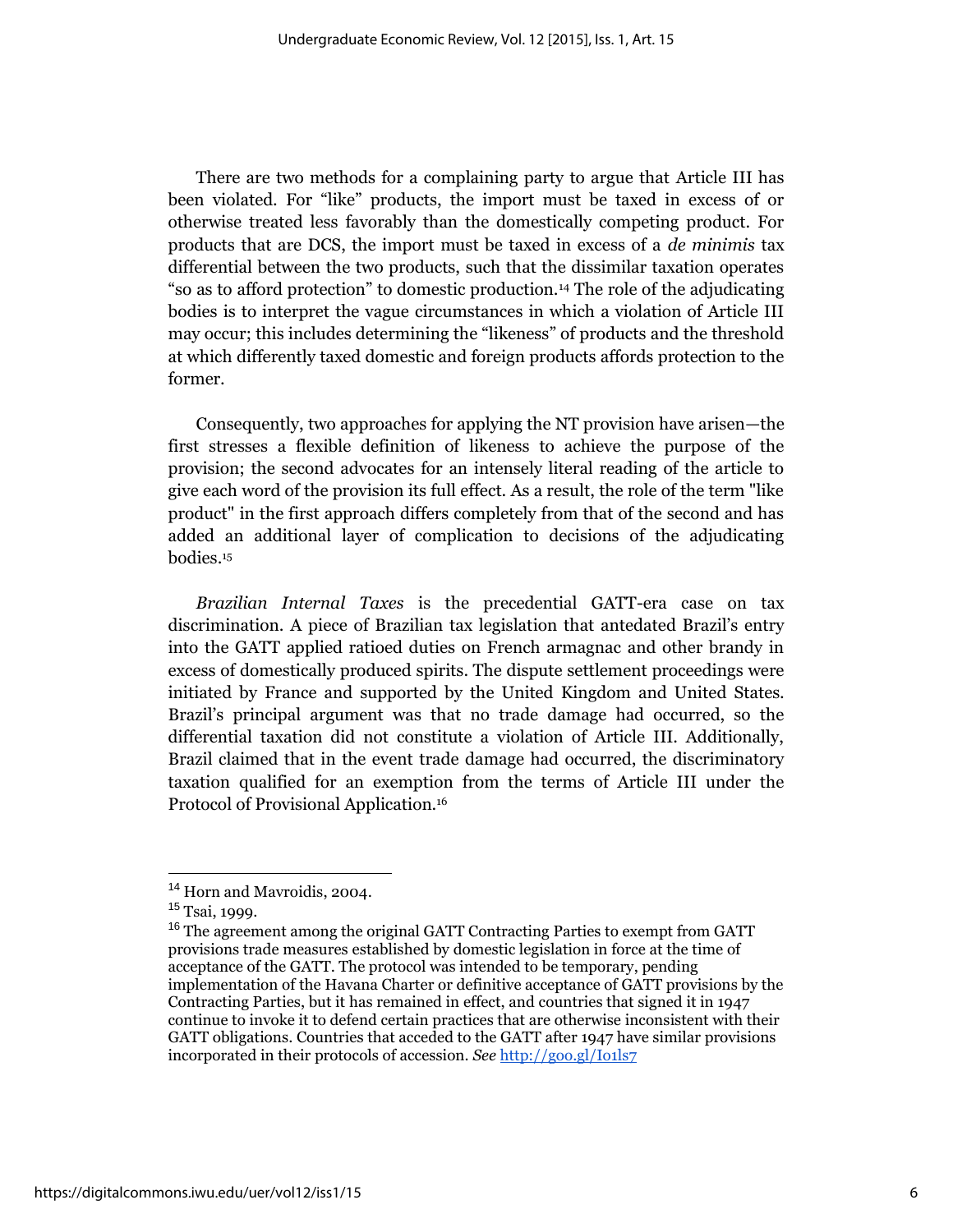The complainants did not support the trade damage argument, and instead claimed that the effectiveness of a regulation in affording protection to domestic production was irrelevant provided that the intent to do so could be established. In this case, the inner-group consensus prevailed; the economic powers that had written the GATT commanded the prevailing opinion in its interpretation.<sup>17</sup> The question of protective intent would arise frequently in future disputes, namely *Japan—Alcoholic Beverages*.

The goal of the complainants in *Brazilian Internal Taxes* was to use the case as precedent for strong adherence to Article III. However over the course of eight years, Brazil delayed tangible action despite France threatening retaliation under Article XXIII.<sup>18</sup> Brazil completed an overhaul of its tariff schedules in 1956 and the issue was largely resolved in the absence of a formal Panel decision.<sup>19</sup> Because the dispute was never adjudicated, the case instead set a precedent for lengthy proceedings concerning the intent of the NT obligation that would occur continually throughout the GATT- and into the WTO-era.

In *Japan—Alcoholic Beverages*, the Japanese Liquor Tax Law imposed duties on imported spirits such as brandy, cognac, genever, gin, rum, vodka, whiskey and others in excess of the domestically produced *shochu*, a distilled white spirit.<sup>20</sup> For example, the tax on *shochu* was between one-fourth and one-seventh of the tax on imported brandy and whiskey, clearly affording a significant degree of protection to the domestic market.

The complainants—namely the United States, the European Communities and Canada—claimed that Japan's discriminatory Liquor Tax Law operated in violation of Article III by taxing imported spirits in excess of the like domestic product, *shochu*. Japan countered with a highly restrictive definition of "like product" to both the Panel and AB, claiming that the lack of "identicalness" between the product pairs in question implied that Article III.2 could not be

<sup>17</sup> Hudec, 1990.

<sup>&</sup>lt;sup>18</sup> The Chairman of the Contracting Parties concluded, "Since the Brazilian Government had failed to fulfill its obligations, the provisions of the third sentence of paragraph 2 of Article XXIII seemed to have become applicable." *See* GATT/CP.4/SR.20, p. 7. The sentence referred to is the provision which says that Contracting Parties may authorize retaliatory action under Article XXIII in serious cases.

<sup>&</sup>lt;sup>19</sup> Hudec, Robert E. "The GATT Legal System and World Trade Diplomacy." (Butterworth Legal Publishers, 1990).

<sup>20</sup> Bhala, Raj. "Modern GATT Law: A Treatise on the General Agreement on Tariffs and Trade." (Sweet & Maxwell Limited: Great Britain, 2005).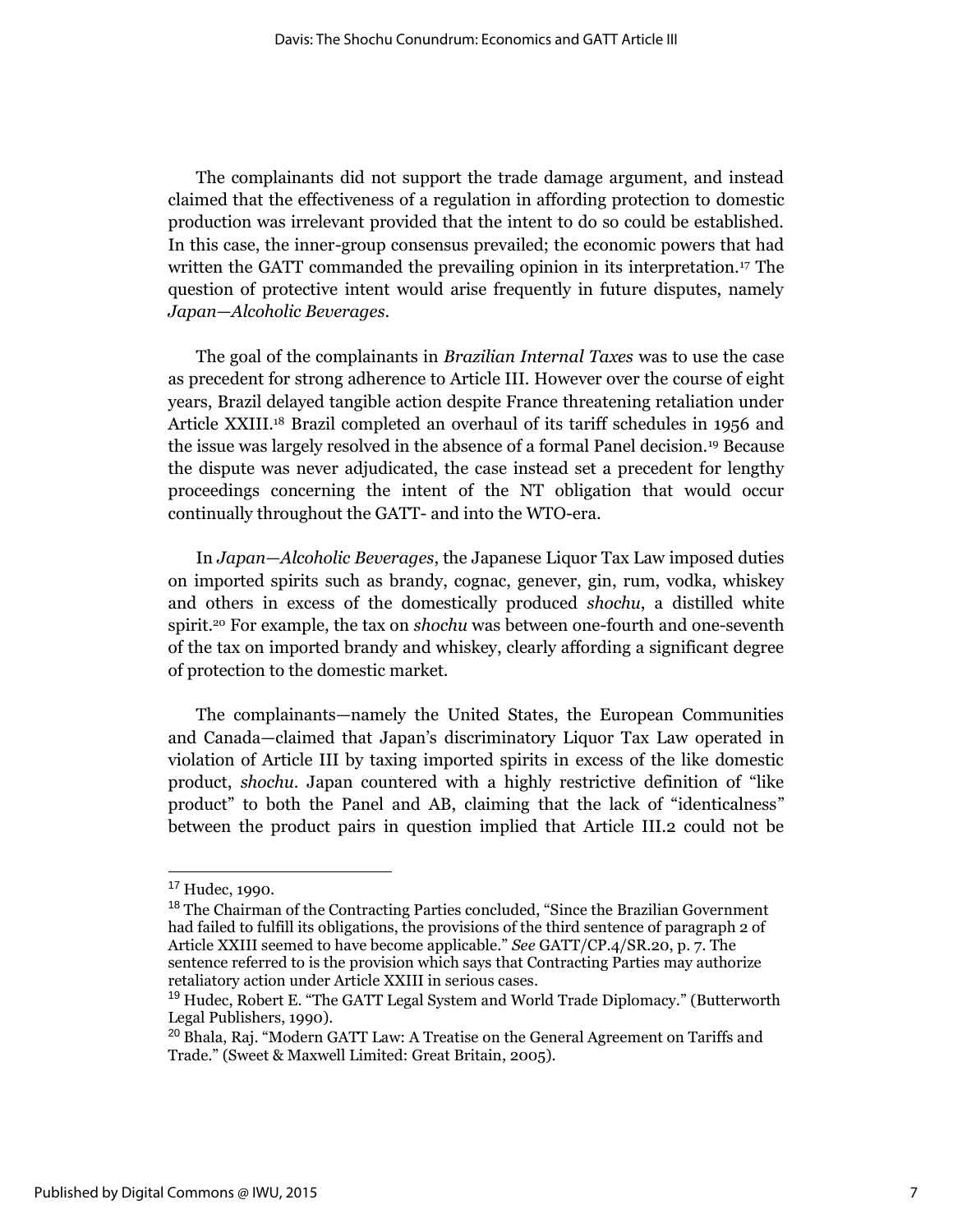triggered, and Japan could tax the imports at any rate it desired.<sup>21</sup> Raj Bhala's analysis of the case interprets Japan's defense as follows:

Japan almost certainly had to make this argument. Almost any respondent in an Article III case should consider seriously a threshold argument that the National Treatment obligation is inapposite, because the imported and domestic products do not bear the resemblance necessary to one another to trigger the obligation.<sup>22</sup>

Japan was well-prepared with a fallback argument invoking Article III.4 in case of an adverse Panel determination of likeness. They claimed that if *shochu* was found to be DCS, the Liquor Tax Law still did not violate the NT obligation because the differential taxation did not operate "so as to afford protection" (SATAP) to domestic production. In other words, Japan argued that Article III could not be violated without the intent to afford protection to domesticallyproduced DCS products.<sup>23</sup>

The Panel decision, subsequently upheld by the AB, found that *shochu* and each of the imported spirits were in fact DCS, largely on the grounds of similarities in their physical characteristics. Additionally, vodka and *shochu* were found to be like. This determination contributed to the collective understanding of like products by qualifying them as a subset of products that are DCS, an important distinction that would later be reinforced and expanded upon in *Korea*—*Alcoholic Beverages*. <sup>24</sup> The Appellate Body rendered a meaningless, but apt, metaphor in its final report:<sup>25</sup>

[T]here can be no precise and absolute definition of what is "like." The concept of "likeness" is a relative one and evokes the image of an accordion. The accordion of "likeness" stretches and squeezes in different places as different provisions of the

<sup>21</sup> Bhala, 20.

<sup>22</sup> Bhala, 19.

<sup>23</sup> The *Japan* decision's discussion of the SATAP criterion dictates that provision of protection need only be separately established for products that are found to be DCS. In the case of like products, differential taxation is *ipso facto* understood to operate SATAP. <sup>24</sup> In fact the Appellate Body noted: "We do not agree with the Panel's observation in paragraph 6.22 of the Panel Report that distinguishing between "like products" and "directly competitive or substitutable products" under Article III:2 is an "arbitrary decision". Rather, we think it is a discretionary decision that must be made in considering the various characteristics of products in individual cases." (p.21, WTO, 1996b). *See*  Mattoo, Aaditya and Subramanian, Arvind. "Regulatory Autonomy and Multilateral Disciplines: The Dilemmta and a Possible Resolution." *World Trade Organization and International Monetary Fund Working Paper Series* (1998), TISD9802.WPF. <sup>25</sup> Tsai, 1999.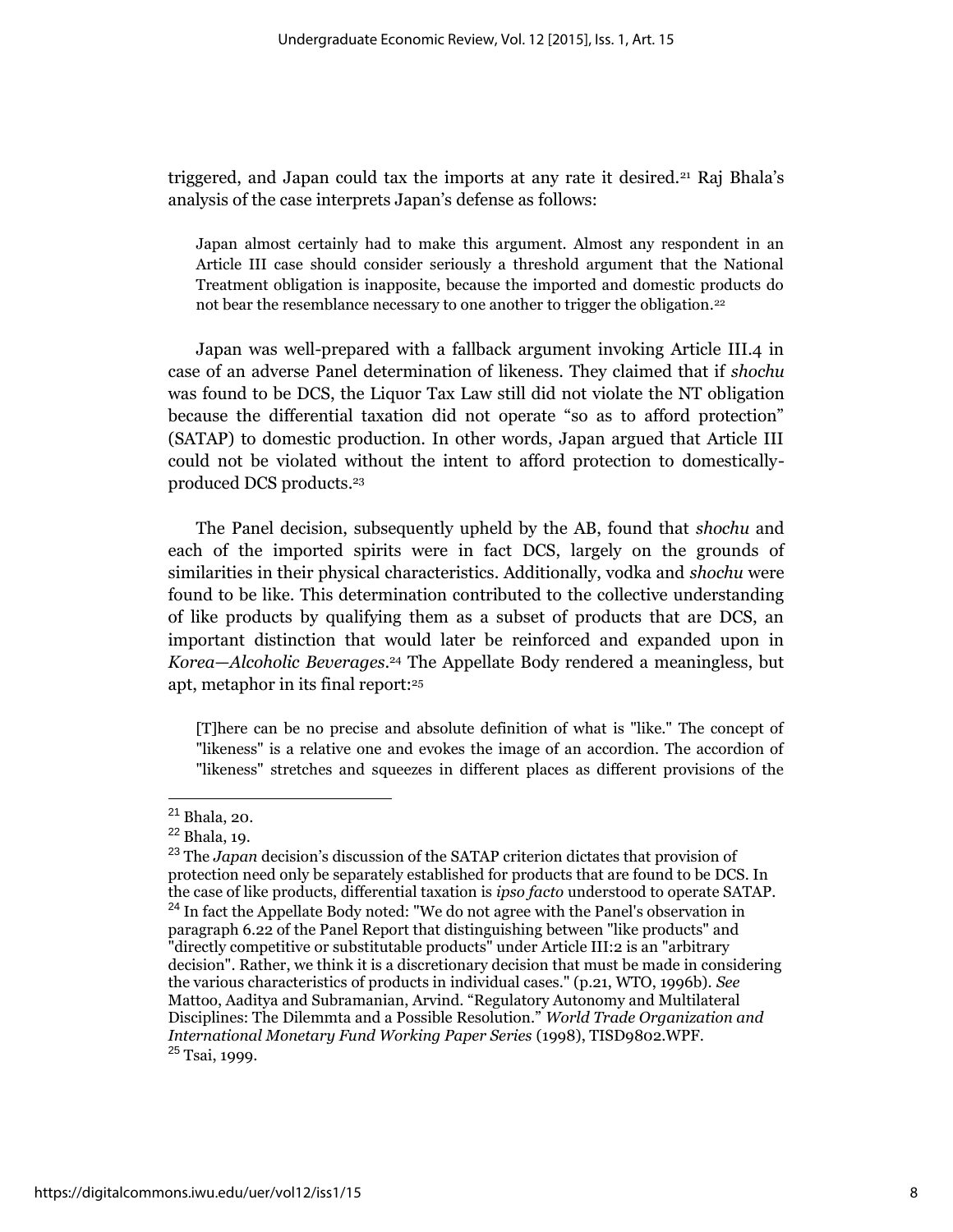WTO Agreement are applied. The width of the accordion in any one of those places must be determined by the particular provision in which the term "like" is encountered as well as by the context and the circumstances that prevail in any given case to which that provision may apply.<sup>26</sup>

With regard to Japan's claim that the Liquor Tax Law did not operate SATAP, the Panel's determination was that Article III.1 referred to the actual effect of the tax rather than its intent—the so called "aims and effects" test for NT. The intent of a regulatory instrument is therefore irrelevant when considering its legality under Article III, its effect of affording of protection to the domestic market is the sole agent of establishing a violation of the NT obligation.

*Japan* is an economically significant case because the decision noted that it was not "inappropriate to examine elasticity of substitution" as a means of determining the markets in which products are DCS. <sup>27</sup> This was the first case in which the adjudicating body expressed that an economic approach may be appropriate for determining product likeness given a sufficiently unclear legal framework such as that of NT.<sup>28</sup> In the subsequent WTO case, *Japan—Alcoholic Beverages II*, the Panel referenced an ASI study that "contained persuasive evidence that there is significant elasticity of substitution among the products in dispute.<sup>29</sup>

*Korea—Alcoholic Beverages* followed a similar route. Distilled beverages including whiskey, vodka and gin imported from the United States and European Communities were taxed pursuant to the Korean Liquor Tax Law in excess of the

<sup>26</sup> *Japan—Taxes on Alcoholic Beverages*, *International Trade Law Reports* (1996), Vol. I Issue 2.

<sup>27</sup> Appellate Body Report, *Japan—Taxes on Alcoholic Beverages*, WT/DS8/AB/R, WT/DS10/AB/R, and WT/DS11/AB/R, §H.1(a) (adopted 1 November 1996).

<sup>28</sup> *Japan* demonstrates that the legal interpretation of likeness in terms of physical similarity creates significant regulatory issues. To see this, consider two pairs of products: one is vodka and *shochu*, which were held to be like products in *Japan*, and the other is two chemicals that are much more similar than vodka and *shochu* in their physical constitution, but such that one is harmless and the other is extremely dangerous. No one would suggest that these chemicals are like products; it is therefore clear that the issue of likeness is distinct from the issue of physical similarity. *See* Howse, Robert and Regan, Donald. "The Product/Process Distinction—An Illusory Basis for Disciplining 'Unilateralism' in Trade Policy." *European Journal of International Law* (2000), Vol. 11 No. 2, 249 - 289.

<sup>29</sup> Panel Report on *Japan—Alcoholic Beverages*, *supra*, para. 6.29. *From* Dispute Settlement Reports, World Trade Organization (1999), Vol. I.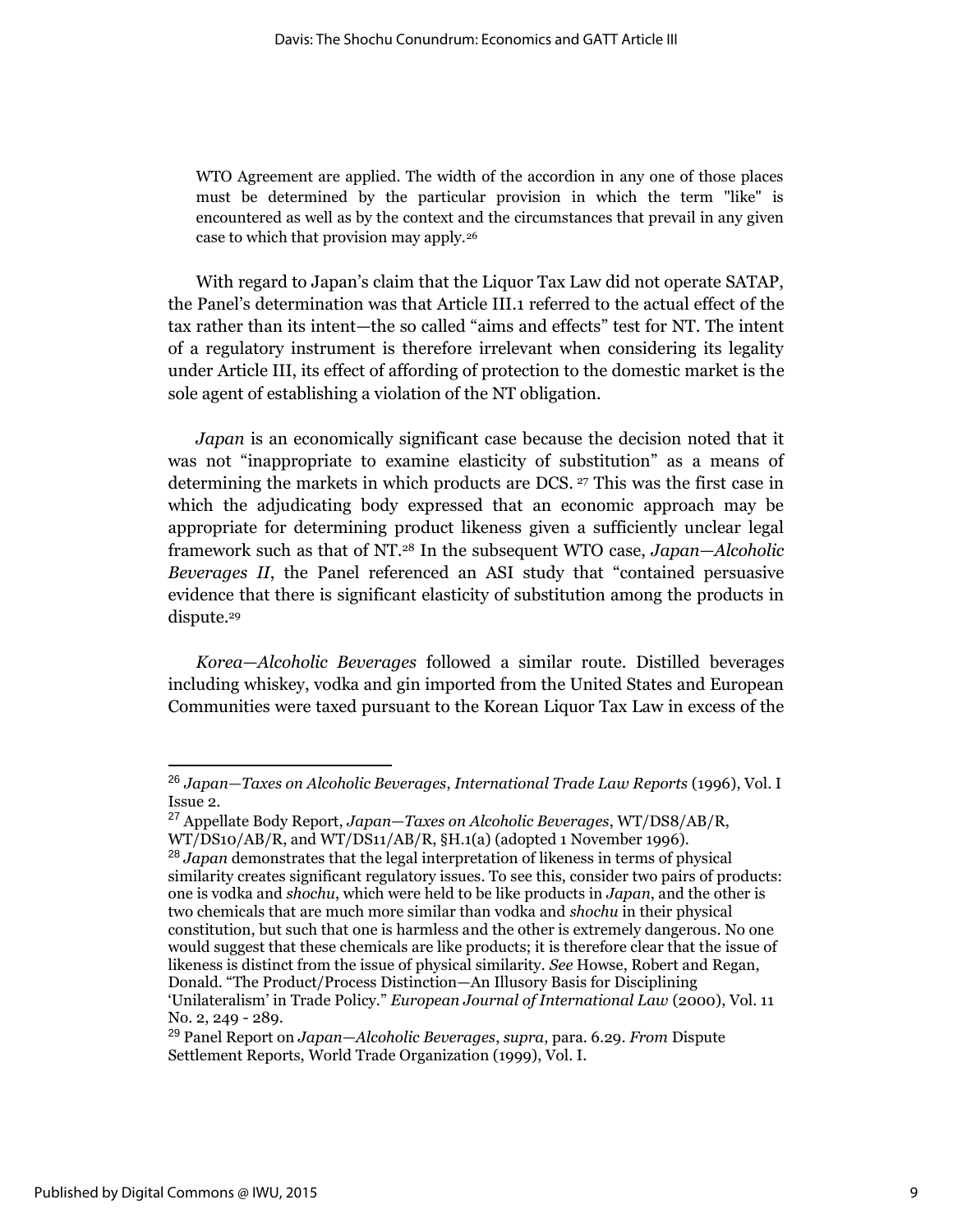domestically produced *soju*. <sup>30</sup> The European Communities and United States stressed the similarities of the Korean taxation scheme to that of Japan, which was found to be inconsistent with Article III in *Japan* and *Japan—Alcoholic Beverages II*. Korea argued that there was no like or DCS relationship between *soju* and the imported products, so the discriminatory taxation was legal under Article III. Addressing Article III directly, Korea argued for a narrow interpretation of the provision in order to protect the sovereignty of Members over the structure of their respective tax systems.<sup>31</sup>

The Korean Liquor Tax Law established 10 categories of distilled spirits and assessed tariffs at *ad valorem* rates depending on the category of product, according to the table below:

| <b>Category of Alcoholic Beverage</b>                                                  | <b>Ad Valorem Tax Rate (Percent)</b> |
|----------------------------------------------------------------------------------------|--------------------------------------|
| Diluted soju                                                                           | 35                                   |
| Distilled soju                                                                         | 50                                   |
| Liqueur                                                                                | 50                                   |
| Other liquors (brandy, whisky, gin, rum,<br>tequila, vodka and mixed distilled drinks) | 80-100                               |

The taxation scheme reveals that *soju* is taxed at 35-50 percent and imported distilled beverages at 80-100 percent, making market access for imports effectively impossible.

In formulating its decision, the Panel examined physical characteristics, end uses, price relationships and advertising. *Korea* is the first case in which consumer perceptions of a product, as influenced by advertising, were considered to be determinants of a competitive relationship; this is significant when taking a quantitative approach to likeness determination, as advertising is likely to influence the degree to which consumers regard products as substitutable. The Panel decision found *soju* and the imported spirits in question to be DCS, and that the tax differential between the two exceeded the *de minimis* threshold, establishing the SATAP criterion required for an Article III violation. There was insufficient evidence, however to validate the argument of the complainants that

<sup>30</sup> *Korea—Taxes on Alcoholic Beverages*, *International Trade Law Reports* (1999), Vol. IV Issue 4.

<sup>31</sup> *ITLR*, 1999.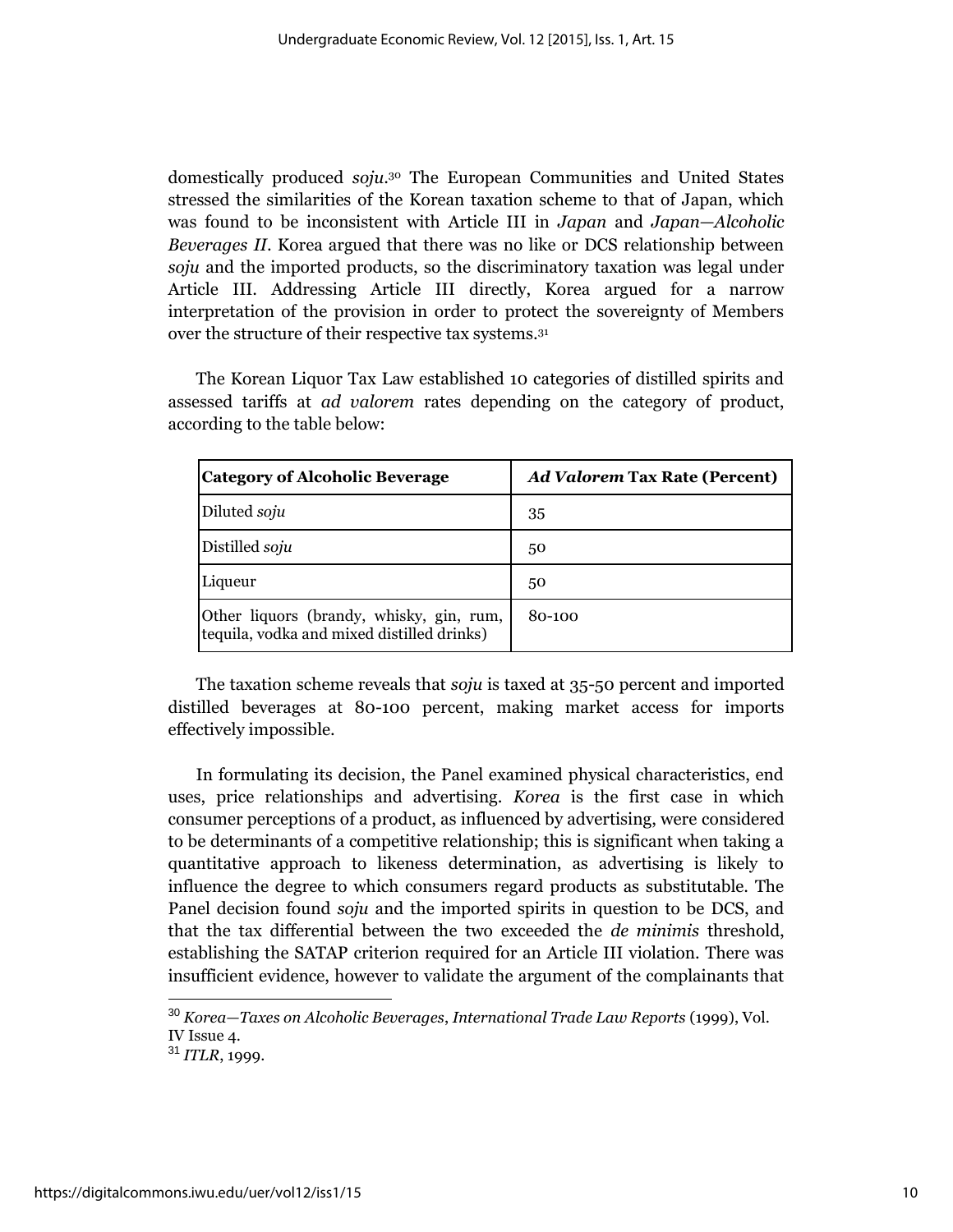*soju* and vodka were like products. Notably, the findings on this claim were not appealed to the Appellate Body.

In the *Korea* decision, the Panel recognized the merits of a quantitative determination of product likeness, but was justifiably hesitant to rely unduly on it. Special weight was placed upon the modifier "directly," as an indication that the principal determinant of a DCS relationship is the extent to which there exists a competitive relationship between products, as perceived by consumers.<sup>32</sup> With respect to substitutability, the Panel noted that a high degree of substitution as demonstrated by cross price elasticity or elasticity of substitution, is indicative of a potential DCS relationship, however the Panel did not directly consider any economic evidence. In their economic analysis of the case, Aubrey Silberston and Mahmud Nawaz conclude that:

Using economists techniques for assessing the closeness of products in demand and supply - bread and butter work of any national competition authority case which employ economists and expert witnesses all the time - WTO disputes can begin to achieve more rigour and consistency in decision making, in what are always highly political and sensitive cases. 33

In *Chile—Alcoholic Beverages*, the complainants alleged that the Chilean Additional Tax on Alcoholic Beverages law applied discriminatory taxes to imported distilled beverages in favor of domestically produced *pisco*. In particular, the law categorized all spirits into three *ad valorem* tariff columns: whisky, *pisco* and all others, where *pisco* was taxed at the lowest rate.<sup>34</sup>

Chile argued that its taxation scheme was legal under Article III because the imported spirits and *pisco* were not like or DCS, mainly due to slight differences in their alcoholic content. The European Communities claimed that:<sup>35</sup>

The [Additional Tax on Alcoholic Beverages]...is contrary to GATT Article III:2, second sentence, because it provides for the imposition of lower internal taxes on

<sup>32</sup> *ITLR*, 1999.

<sup>33</sup> *ITLR*, 1999.

<sup>34</sup> *Chile—Taxes on Alcoholic Beverages*, *International Trade Law Reports* (2000), Vol. V Issue 1.

<sup>&</sup>lt;sup>35</sup> The European Communities noted that in its panel request, it also claimed a violation of GATT Article III:2, first sentence, which stated that even though certain spirits exported from the EC to Chile may be considered as being "like" to pisco, it decided not to pursue that claim, given that those spirits were in any event DCS with pisco, due to *Japan*  establishing that like products are a subset of DCS products.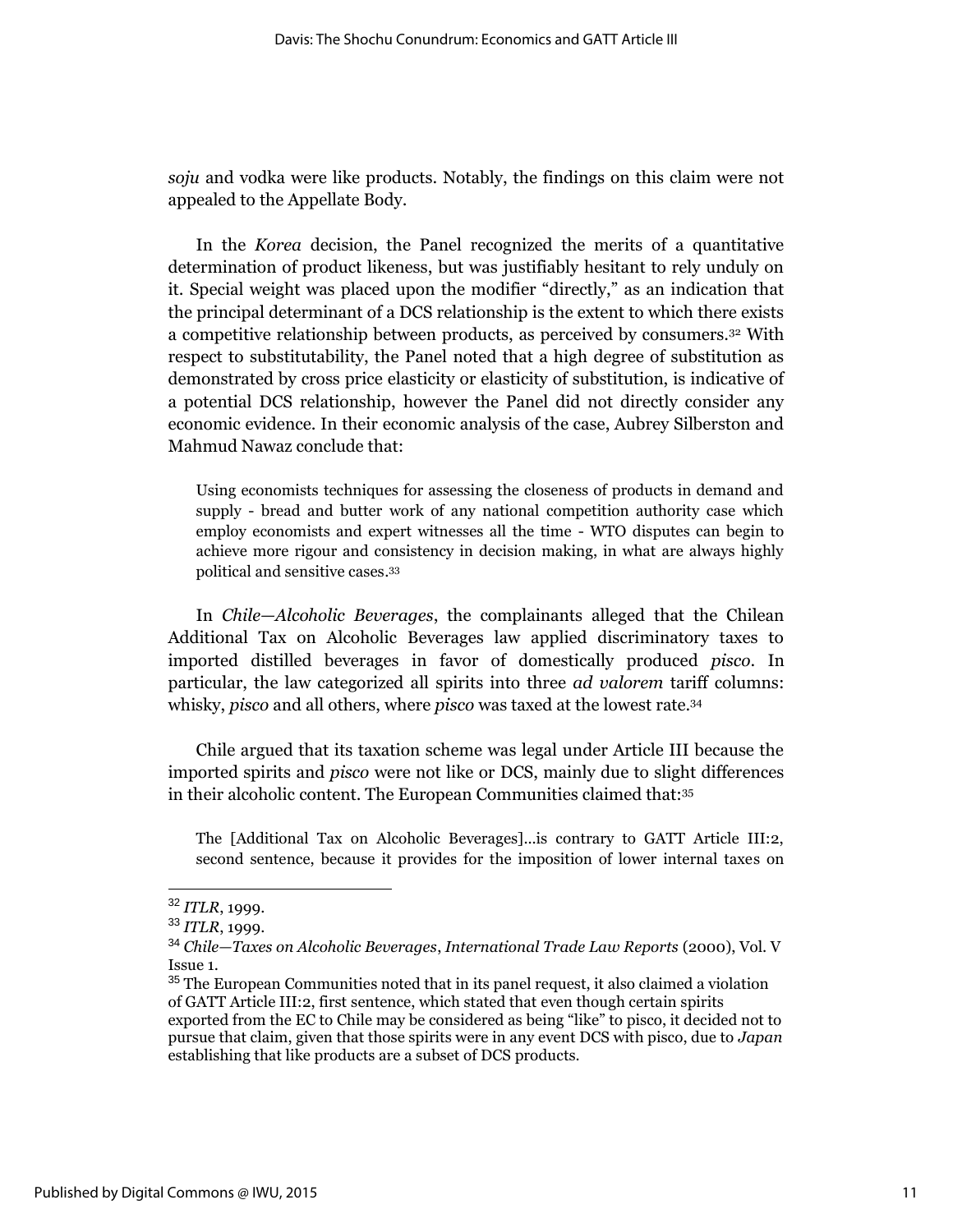pisco than on other directly competitive or substitutable imported spirits which fall within the tax categories of "whisky" and "other spirits", so as to afford protection to Chile's domestic production<sup>36</sup>

Taking the same interpretive route as in *Korea*, the Panel disagreed with Chile's defense, and found the product pairs in question to be DCS. The Panel report concluded that "substitutability and competitiveness refer to the ability of products that may be dissimilar in some respects to satisfy a particular consumer want."<sup>37</sup> To determine this ability, the Panel focused on common end-uses by examining a number of factors, *inter alia*, the existence of a positive elasticity of substitution between them.<sup>38</sup> Additionally, the Panel noted that "a high degree of cross-price elasticity is a clear indicator of direct competitiveness or substitutability."<sup>39</sup> Chile did not seek to rebut this conclusion in its appeal, and instead focused on defining the *de minimis* tax differential that was determined to have afforded protection to domestic production.

The inclusion of economic theory in decisions of the adjudicating bodies changed fundamentally with *European Communities—Asbestos*, which represents one of the highest profile disputes handled by the WTO panel and Appellate Body.<sup>40</sup> In 1996, the French Government banned the manufacturing, sale, possession and import of all forms of asbestos and products containing asbestos fibers, citing its toxicity and carcinogenicity as a significant health risk. Canada claimed that the French ban was illegal because a specific type of asbestos, chrysotile, was safe under properly controlled use and was therefore being afforded less favorable treatment than like domestic products.

The criteria for likeness considered by the Panel included physical characteristics, consumers' tastes and habits, the product's end-uses in a given

<sup>36</sup> Following the precedent set by *Japan* with respect to correctly establishing a violation of Article III, the complaint of the European Communities independently suggests that i) the dissimilar taxation between *pisco* and imported distilled spirits exceeds the *de minimis* threshold set by the interpretive note attached to Article III.2 and ii) the dissimilar taxation operates so as to afford protection to domestic production. *See* Panel Report, Chile—Taxes on Alcoholic Beverages, WT/DS87/R and WT/DS110/R, (15 June 1999).

<sup>37</sup> Panel Report, para. 7.80.

 $38$  A positive elasticity of substitution suggests that products are substitutable; an elasticity of substitution equal to one suggests perfect substitutability, indicative of product likeness.

<sup>39</sup> *ITLR*, 2000.

<sup>40</sup> *European Communities—Asbestos*, *International Trade Law Reports* (2003), Vol. VI Issue 4.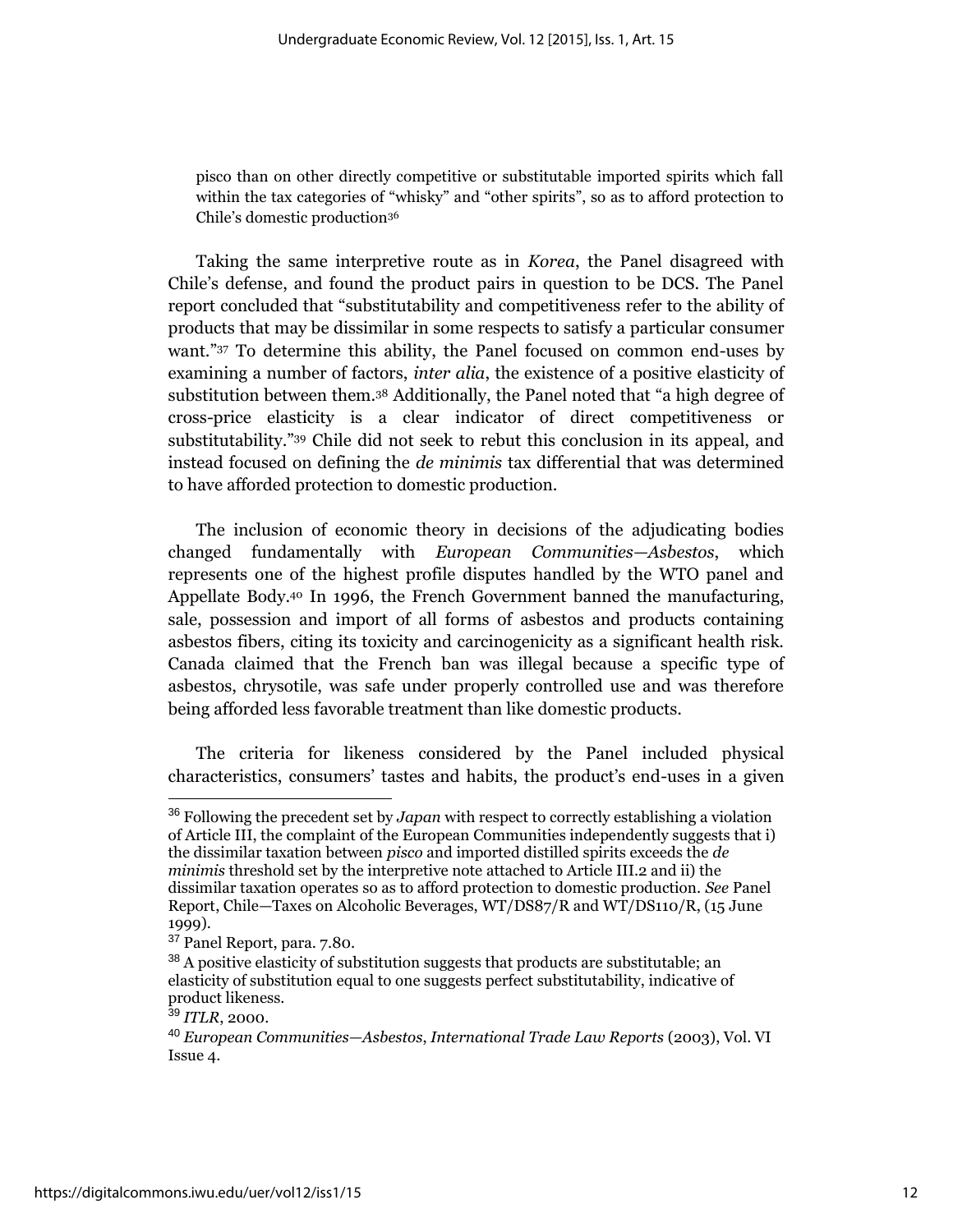market and tariff classification. The presence of asbestos in a product is largely inconsequential in these regards, despite the obvious health risks that it poses. Thus, the Panel found that health is not a determinant of product likeness pursuant to Article III.4, essentially declaring chrysotile asbestos and its asbestos-free substitutes, including polyvinyl alcohol, cellulose and glass fibers, like products.

The case was appealed to the AB, which reversed the Panel decision and noted that "fundamental human interests such as health" should be considered in decisions of product likeness.<sup>41</sup> The AB upheld its favorable view of the economic approach in making this decision; when evaluating the competitive relationship between products in the relevant marketplace, all evidence should be taken into account.

#### **4 Economic Analysis of Product Likeness**

Cross-price elasticity shows the percentage increase in demand for good *i* as a result of a percentage increase in the price of good *j*. The mathematical definition of cross-price elasticity is given as:

$$
\varepsilon_{i,j} = \frac{\partial C_i/C_i}{\partial p_j/p_j} = \frac{\partial C_i}{\partial p_j} \frac{p_j}{C_i}
$$

If goods *i* and *j* are substitutes, the cross-price elasticity will be positive, as an increase in the price of good *i* will cause consumers to increase their demand for good *j*. A positive cross-price elasticity indicates that goods are substitutes, whereas a negative cross-price elasticity indicates that goods are complements.

*Korea* established a parallel between the economic notion of substitutability and the legal concept of likeness under Article III. Products that are perfect substitutes may be considered like; imperfect substitutes may be considered DCS. It is important to note that there are not clear distinctions drawn between either of these categories, and analysis on a case-by-case basis remains necessary. As Frieder Roessler observes, "A fox and an eagle are like animals for a hare but not for a furrier."<sup>42</sup>

<sup>41</sup> *ITLR*, 2003.

<sup>42</sup> Roessler, Frieder. "Domestic Policy Objectives and the Multilateral Trade Order: Lessons from the Past Symposium on Linkage as Phenomenon: An Interdisciplinary Approach." *University of Pennsylvania Journal of International Law* (2014), Vol. 19 No. 2, 513.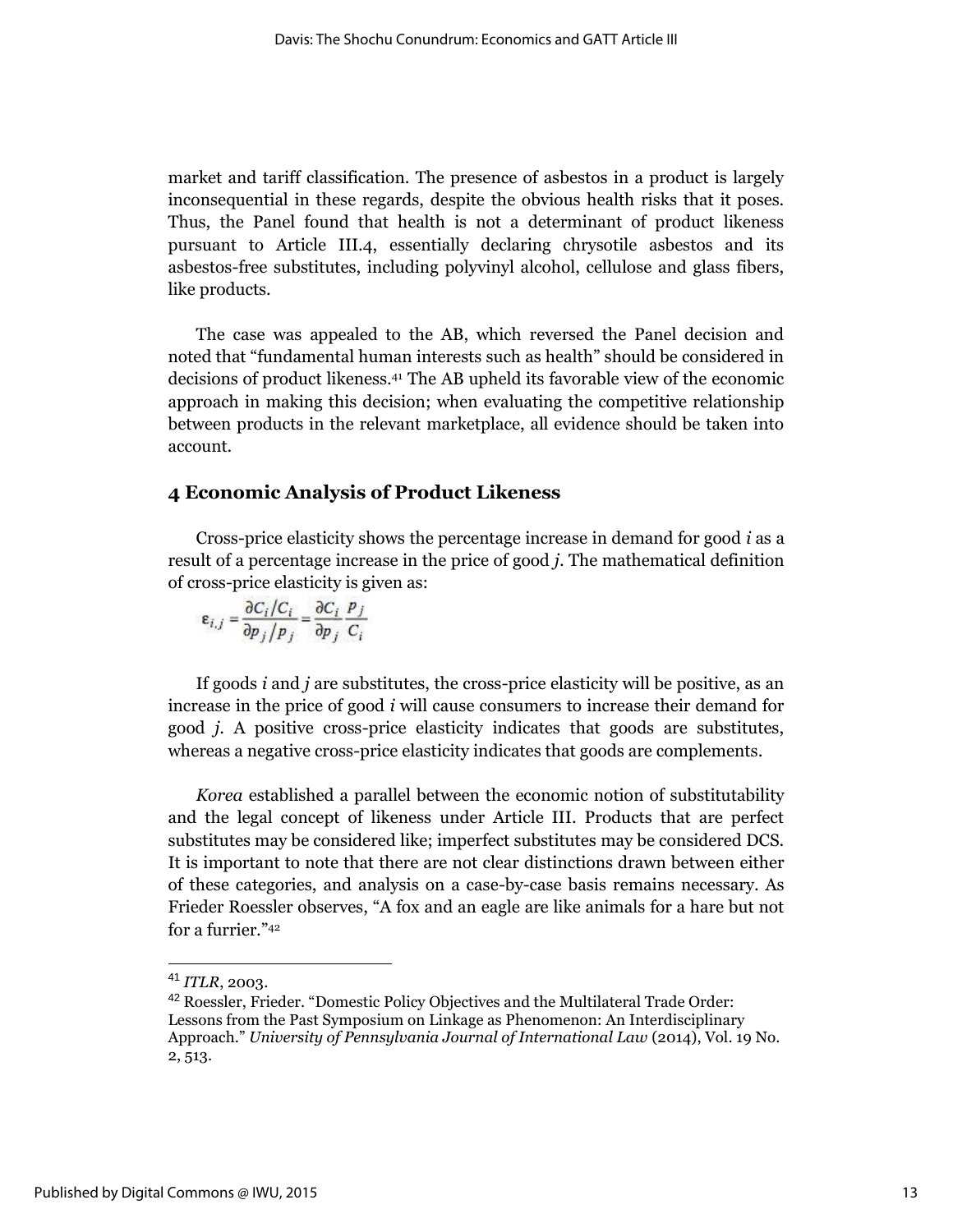To establish product likeness from an economic perspective, the cross-price elasticity of demand must be calculated using time series data that includes prices of each product before and after the application of the alleged discriminatory taxation. Taking an economic view of the *Korea* determination, Mattoo and Subramanian conclude:

it would be necessary to establish that the difference in taxation is sufficient to induce substitution between products given the level of consumer responsiveness, measured, for instance, by the cross-price elasticity of demand. This may mean little more than establishing that differences are greater than a de minimis level, but this level would be defined on the basis of an economically meaningful and justifiable criterion rather than an arbitrary interpretation of dissimilarity.<sup>43</sup>

To create such an economically meaningful and justifiable criterion, consider the market for distilled spirits in Japan. A complete pivot in demand from vodka to *shochu* following a price increase of imported vodka would indicate that the two are perfect substitutes, and therefore like products under Article III. In the case of a spirit such as cognac, consumer demand would shift only partially to preferring *shochu* following the application of differential taxation, indicating that the products are imperfect substitutes. Provided that the differential taxation meets the *de minimis* threshold and operates SATAP, the products may be considered DCS.

|                              | 2006   | 2007   | 2008   | 2009   | 2010   |
|------------------------------|--------|--------|--------|--------|--------|
| Import volume of vodka, kL   | 3060   | 3036   | 2768   | 2954   | 2805   |
| Price of vodka, \$m          | 16.738 | 19.263 | 19.342 | 20.985 | 21.342 |
| Price of vodka, \$/L         | 5.47   | 6.34   | 6.99   | 7.10   | 7.61   |
| Volume of <i>Shochu</i> , kL | 1000   | 1005   | 973    | 961    | 1096   |

|  |  |  | Consumption of Vodka and Shochu in Japan, 2006-201044 |
|--|--|--|-------------------------------------------------------|
|--|--|--|-------------------------------------------------------|

<sup>&</sup>lt;sup>43</sup> Mattoo and Subramanian, 1997.

<sup>44</sup> This model will assume that all vodka consumed in Japan has been imported, that all *shochu* has been domestically produced and that there is no markup between the import price of vodka and the price consumers pay.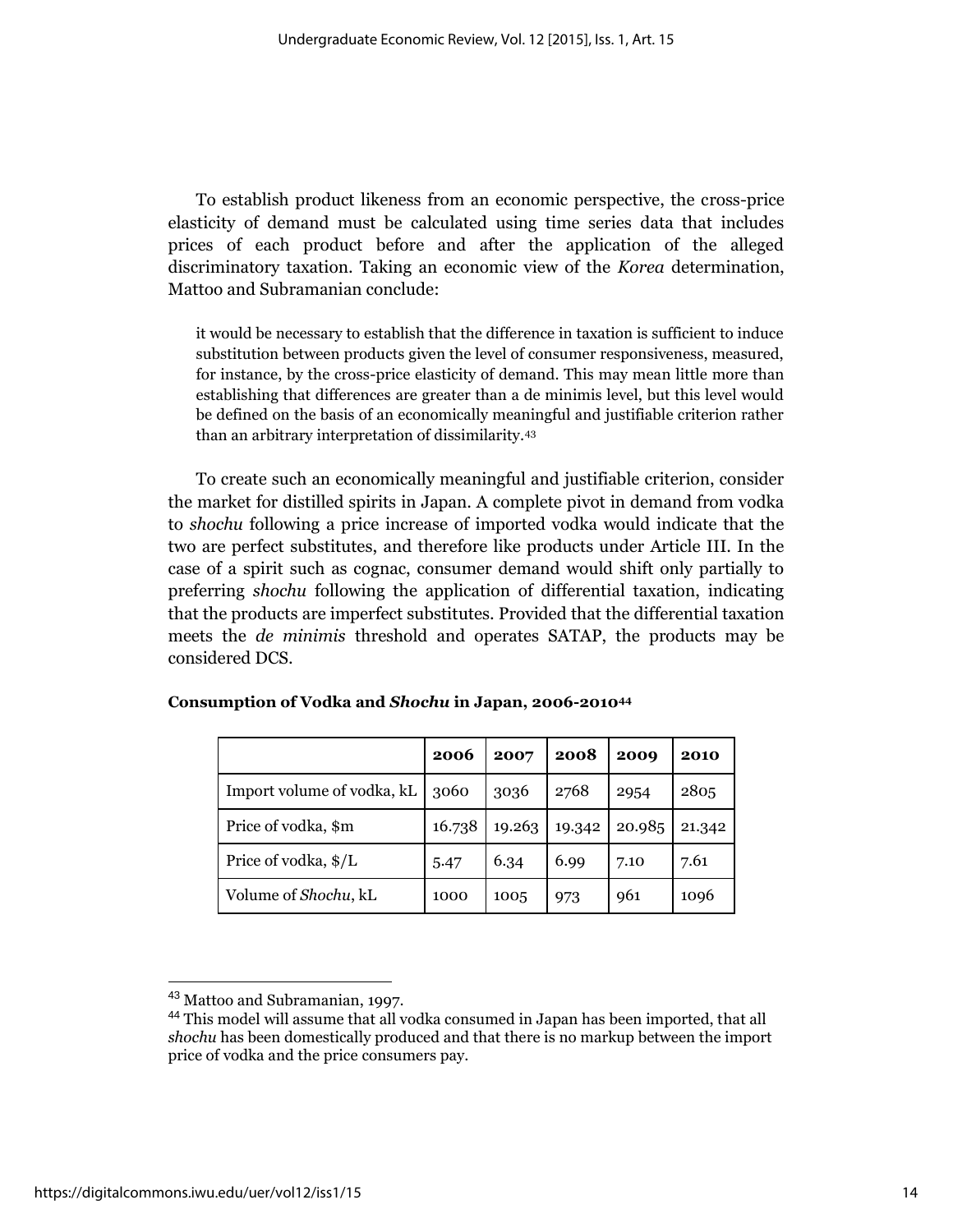From the above formula, we calculate the cross-price elasticity for the most recent change in price, 2009-2010 to be:

$$
\varepsilon = \frac{1096 - 961}{7.61 - 7.1} \frac{7.61}{1096} = 1.838
$$

Because consumption of *shochu* increased following the rise in the price of vodka, the cross-price elasticity between the spirits is positive, indicating that they are substitutes. Japanese consumers still exhibited demand for vodka, so it is unlikely that vodka and *shochu* are perfect substitutes. Quantitative methods are useful in determining whether products are imperfectly substitutable and therefore DCS, however the like product determination requires a subsequent legal interpretation of the data.

#### **5 Conclusion**

*EC-Asbestos* radically changed the economic interpretation of the NT obligation by exposing regulatory externalities that arise when traditional determinants of product likeness are evaluated in a vacuum. When considering product characteristics such as cross price elasticity and elasticity of substitution post-*Asbestos*, implications affecting, *inter alia*, health of consumers that are not reflected in the quantitative analysis must be properly acknowledged.

It is important to note that virtually no two goods are "like" in terms of being perfectly substitutable. As Horn states and case law confirms, contextindependent reliance on the elasticity of substitution as the sole measure of product likeness introduces a large class of regulatory externalities; the goal of Article III is therefore not to reduce itself to identifying purely identical products. There exists a spectrum of substitutability for which it is appropriate to use economic methods built upon the current legal understanding of NT to place products upon.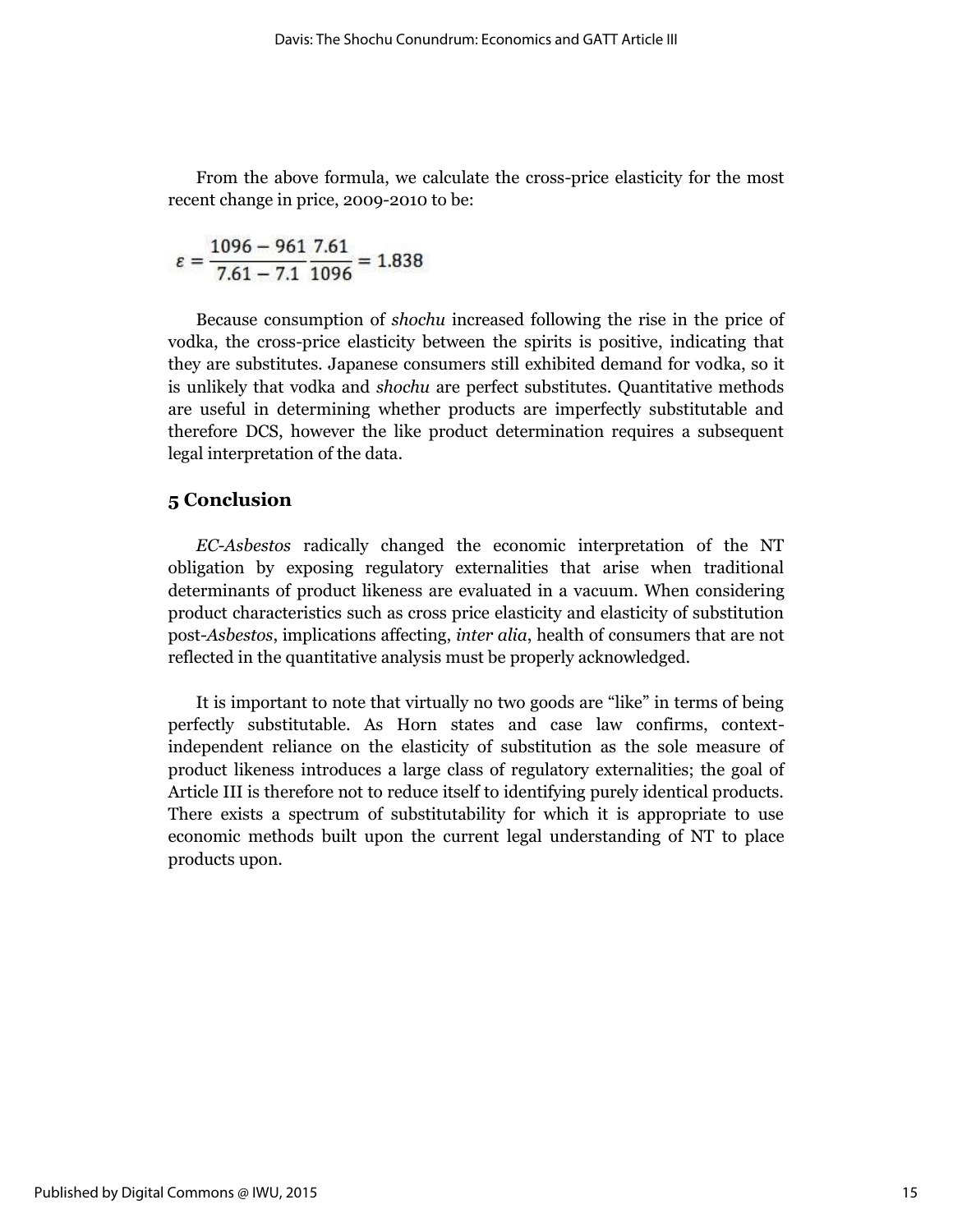#### **References**

- 1. Hudec, Robert E. "GATT/WTO Constraints on National Regulation: Requiem for an 'Aim and Effects' Test." *The International Lawyer* (1998), Vol. 32 No. 3, 619 - 649.
- 2. Horn, Henrik and Mavroidis, Petros C. "Still Hazy after All These Years: The Interpretation of National Treatment in the GATT/WTO Case-law on Tax Discrimination." *European Journal of International Law* (2004), Vol. 15 No. 1,  $39 - 69.$
- 3. Tsai, Eric S. "'Like' is a Four-Letter Word-GATT Article III's 'Like Product' Conundrum." *Berkeley Journal of International Law* (1999), Vol. 17 No. 2, 26 - 60.
- 4. Grossman, Gene M., Horn, Henrik and Mavroidis, Petros C. "The Legal and Economic Principles of World Trade Law: National Treatment." *Research Institute of Industrial Economics* (2012), IFN Working Paper No. 917.
- 5. Lowenfeld, Andreas F. *Review of* "Enforcing International Trade Law: The Evolution of the Modern GATT Legal System" by Robert E. Hudec. *American Society of International Law* (1995), Vol. 89 No. 3, 663 - 666.
- 6. *United States—Taxes on Automobiles*. World Trade Organization, [https://www.wto.org/english/tratop\\_e/envir\\_e/edis06\\_e.htm.](https://www.wto.org/english/tratop_e/envir_e/edis06_e.htm)
- 7. Hudec, Robert E. "The GATT Legal System and World Trade Diplomacy." (Butterworth Legal Publishers, 1990).
- 8. Bhala, Raj. "Modern GATT Law: A Treatise on the General Agreement on Tariffs and Trade." (Sweet & Maxwell Limited: Great Britain, 2005).
- 9. Mattoo, Aaditya and Subramanian, Arvind. "Regulatory Autonomy and Multilateral Disciplines: The Dilemmta and a Possible Resolution." *World Trade Organization and International Monetary Fund Working Paper Series* (1998), TISD9802.WPF.
- 10. *Japan—Taxes on Alcoholic Beverages*, *International Trade Law Reports*  (1996), Vol. I Issue 2.
- 11. Appellate Body Report, *Japan—Taxes on Alcoholic Beverages*, WT/DS8/AB/R, WT/DS10/AB/R, and WT/DS11/AB/R, §H.1(a) (adopted 1 November 1996).
- 12. Panel Report on *Japan—Alcoholic Beverages*, *supra*, para. 6.29. *From* Dispute Settlement Reports, World Trade Organization (1999), Vol. I.
- 13. *Korea—Taxes on Alcoholic Beverages*, *International Trade Law Reports* (1999), Vol. IV Issue 4.